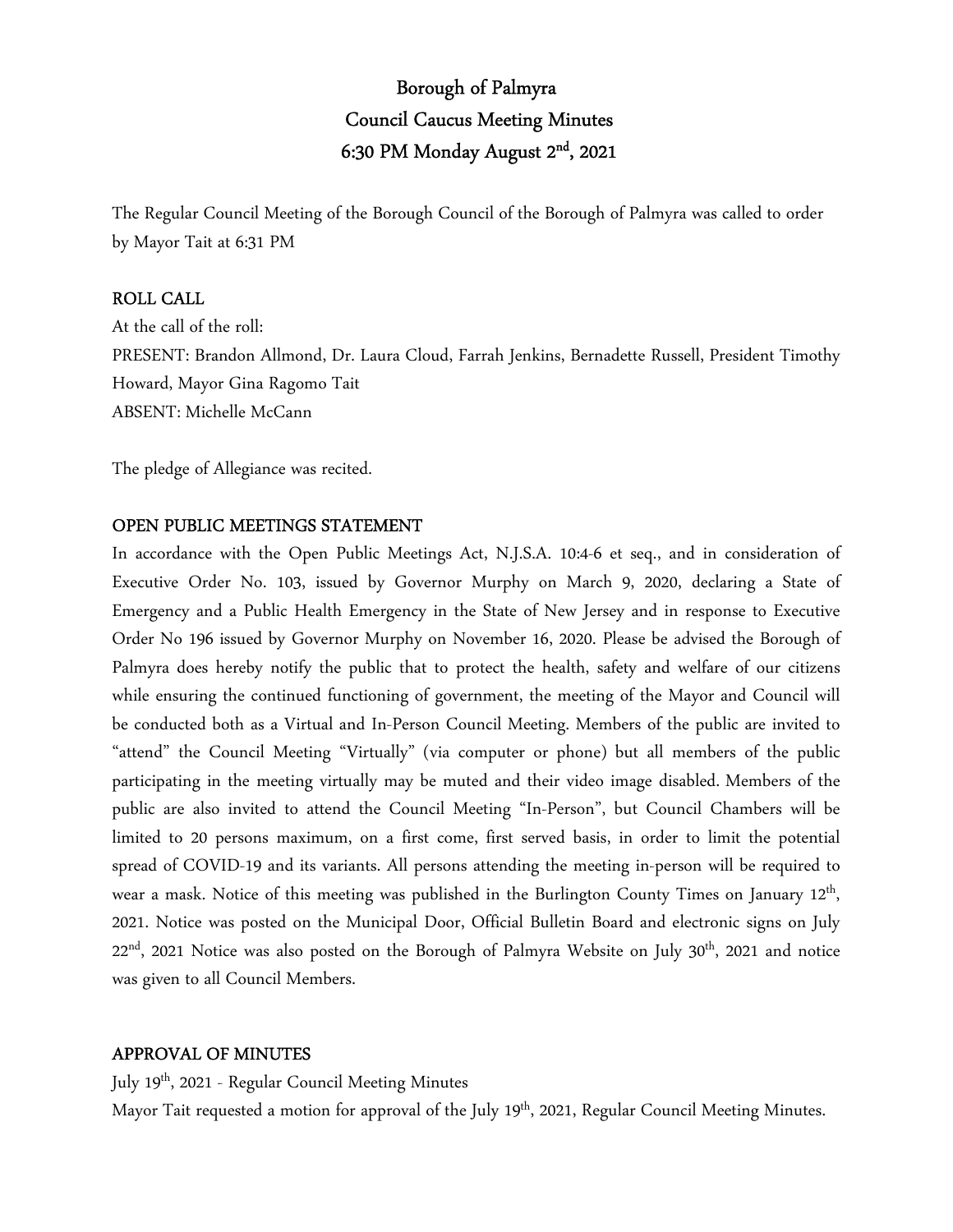President Howard made a motion to approve the minutes from the July 19<sup>th</sup>, 2021, Regular Council Meeting. Mr. Allmond second the motion.

At the call of the roll the vote was: INFAVOR: Mr. Allmond, Mrs. Jenkins, President Howard AGAINST: None ABSTAIN: Dr. Cloud, Mrs. Russell Motion Carried

# **CORRESPONDENCE**

Ms. Jackson noted there was no correspondence.

# REDEVELOPMENT

#### Rt. 73 South Redevelopment Area- Update

Mr. Gural stated the bankruptcy petition with Fillit has been resolved and the Borough will be receiving the \$250,000.00 balance of the lien on the property this week. Mr. Gural indicated a site visit was held on July 21, 2021, with may Borough officials as well as the Mayor and Councilwoman Jenkins to see the progress of the construction. Mr. Gural indicated over 5,000 loads of material has been delivery from the confined disposal facility in Cinnaminson. Mr. Gural indicated they had the opportunity to observe the osprey which in the coming days will be gone from the nest at which the nest will be relocated, and three new nests will be constructed in the Cove Nature Park. Mr. Gural indicated we received the affordable housing long term tax exemption application and the second warehouse application. Mr. Gural indicated the 4% tax credit draft application which will be submitted tomorrow to NJ Housing and Mortgage Financing Assistance by the redeveloper. Mr. Gural indicated it will take about four weeks before they receive a response. Mr. Gural stated that conversations have begun regarding future phases of the project which include the store frontage properties on Rt 73.

Outlaw Training & Fitness/620-622 Highland Ave Redevelopment Project – Update Mr. Brewer indicated the valuation hearing scheduled for August 16<sup>th</sup>, 2021, has been postponed until sometime in the near future.

Former Knights of Columbus property - Block 80 Lot 6 – Update Mr. Gural indicated he had nothing new to report currently.

#### PROFESSIONAL UPDATES

William Kirchner, ERI

Mr. Kirchner indicated that they were able to complete the underground pipe work on the Temple Blvd project. Mr. Kirchner indicated he expected the concrete work to begin right after the completion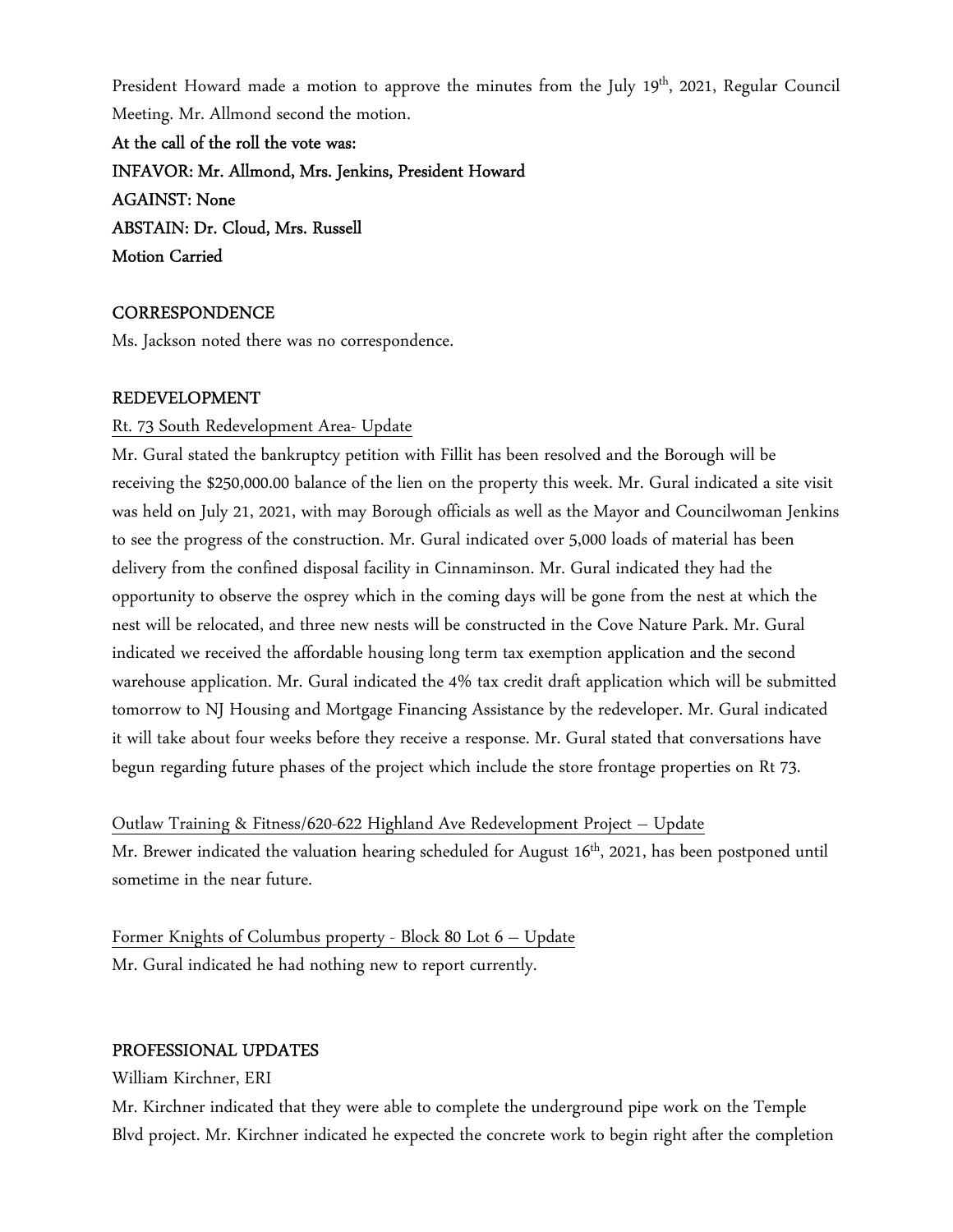of the underground pipe work however that did not occur. Mr. Kirchner stated the construction company indicated they would be in tomorrow to begin the concrete work noting that they indicated they would be staying until that work was complete. Mr. Kirchner indicated he has requested schedules for completion but has not yet received them. Mr. Kirchner indicated he was aware of the resident's frustration relating to delays on the job and he is working within the confines of the contract to get to situation rectified moving forward. Mr. Kirchner indicated the same contractor, which has the  $5<sup>th</sup>$  & Race streets project he has been after for a schedule, as they are trying to complete before school begins, has not yet submitted that schedule. Mr. Kirchner indicated he will be exploring all options regarding the contract to get the project moving along.

# PUBLIC COMMENT

We requested those participants wishing to have or make a Public comment, email their questions or comments in advance to Municipal Clerk Rita Jackson at djackson@boroughofpalmyra.com. The opportunity to submit comments prior to meeting expired at 12:00 PM on Monday August 2<sup>nd</sup>, 2021. All comments will become part of the record and included with the Meeting Minutes. For those who "attend" the hybrid meeting, Mayor Tait opened the meeting to the public for comments. All comments are part of the record and are included with the Meeting Minutes.

Mayor Tait asked for a motion to open to the Public for comments Mrs. Russell made a motion to open the public portion for comments. President Howard second the motion.

All members present voted in favor of the motion. Motion Carried

Mayor Tait asked Ms. Jackson if comments were received prior to the meeting. Ms. Jackson indicated no comments were received.

Mr. Rader – Harbour Drive - Mr. Rader stated he asked 18 months ago why the public was excluded from addressing council following the public portion of the council meeting. Mr. Rader indicated that the open public meeting has a current agenda however during the meeting there are additions and deletions and corrections, all these changes are not permitted for public comment, is there a procedure for the public to comment on the changes. Mr. Rader asked," has council eliminated all public contact to address the governing body following the public portion of council meeting".

Mr. Rosenberg indicated the open public meeting act requires that the public permitted to address the members of the governing body once during the meeting, it is silent as to when that one opportunity to address the governing body is to occur. Mr. Rosenberg indicated that at one time there were two opportunities from the public to address the governing body however it is entirely within the discretion of the governing body as to whether there is one opportunity or more than one opportunity. Mr. Rosenberg stated members of the public are always allowed to address any agenda item from a prior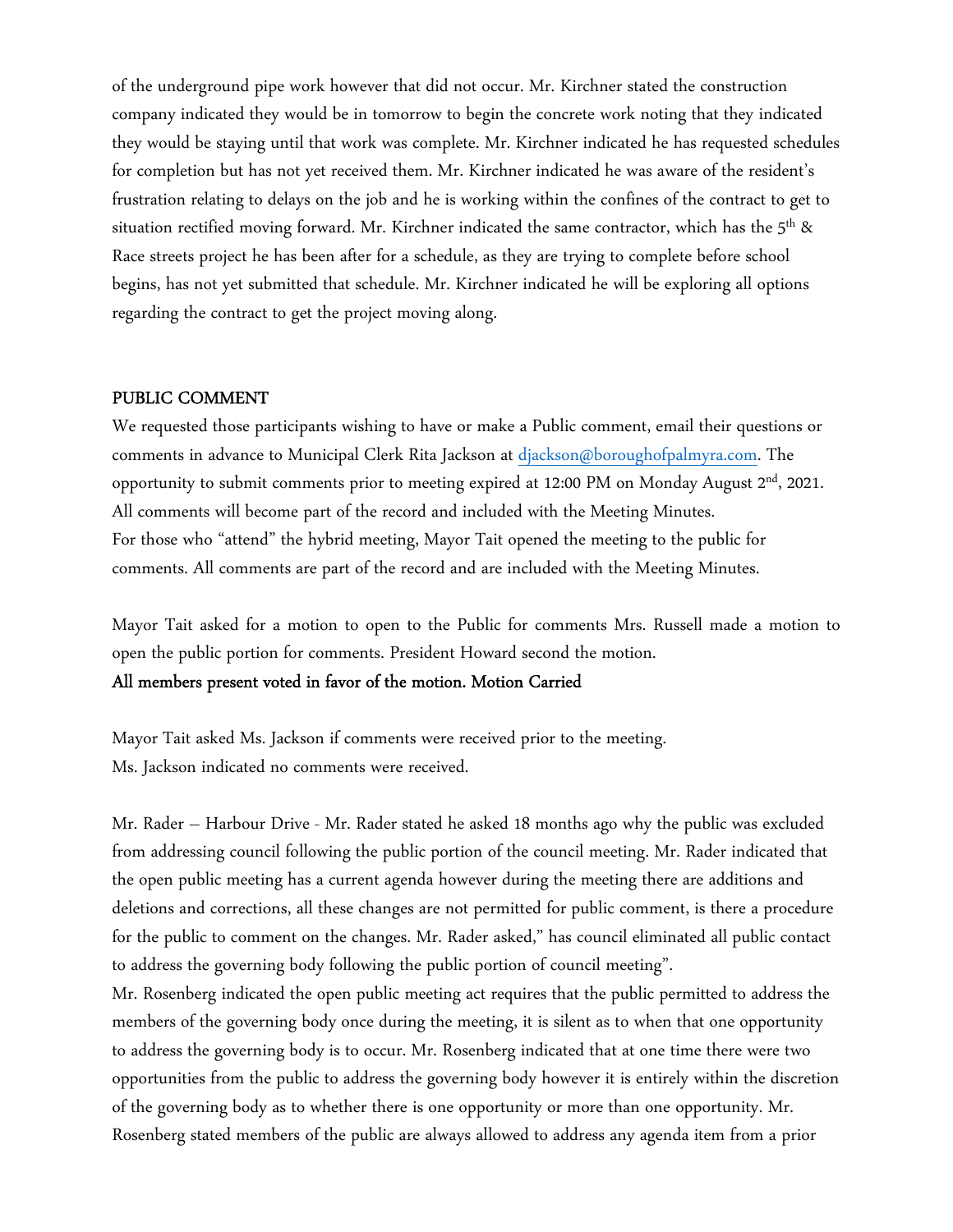meeting at the current meeting, noting that any member of the public can address any matter of concern during the public portion during any meeting. Mr. Rosen indicated that the governing body is required to post an agenda and to the best of his knowledge, that obligation has been satisfied. Mr. Rosenberg indicated that from time to time there may be some minor additions to the posted agenda, which is more of a function of the free flow of information that occurs in a group setting, this is in no way an intention of submersion of the intent of the open public meeting act. There was additional discussion regarding when and why the public portion should take place.

Ms. Still – Veterans Drive Ms. Still indicated at the last council meeting she attended the meeting as she needed some answers as to why her house and some neighbor's homes had flooded along with Market Street and why Palmyra had not done anything to help. Ms. Still indicated she was looking for answers and it was not addressed by the Mayor at all. Ms. Still indicated Mr. Dreby indicated it was classified as a 100-year storm and she did not know who classified it as a 100-year storm. Ms. Still indicated she had talked with FEMA, the National Weather Service, Red Cross, and many more who were willing to listen. Ms. Still indicated FEMA did not list Palmyra was a disaster area until July 29<sup>th</sup>, 2021, and now the small business administration is offering low interest loans, and they are loans which must be repaid and that is because of Senator Troy Singleton. Ms. Still indicted Senator Singleton has stay in contact with her on a daily basis asking how the neighbors are doing, giving advise as to who to contact and what to do to get rid of mold and mildew. Ms. Still indicated she was thankful for public officials who understand that they are in positions to serve the public not the other way around. Ms. Still indicated she was not asking for a handout, she needed questions answered. Ms. Still asked if the Borough of Palmyra is threating me with a citation for not cutting my grass, then why are they not accountable for say a clogged drain or something which is devastating and damaging to so many innocent residents. Ms. Still indicated she received help from leaders from other districts but nothing from the leaders of the Borough. Ms. Still indicated the Brough did place a dumpster. Ms. Still stated when she called the National Weather Service, they indicated they did not believe it was a 100 year storm but a 50-year storm, indicated it was only 3 to 5 inches of rain in our area. Ms. Still inquired who are the other residents who had major damage and what caused this unprecedented flooding. Ms. Still indicated she was aware that they are in a flood plan but other houses closer to the river and in the food plan also were unaffected. Ms. Still indicated we just need answers. Mr. Gural indicated the Federal government declared the flash flooding on July 12<sup>th</sup>, 2021, a natural disaster for eastern Pennsylvania, five counties in New Jersey and two counties in New York. Mr. Gural indicated he and Mayor Tait (the Borough representatives) were in communication with Senator Singleton from the beginning noting that the Borough gathered information which was submitted to the county office of Emergency Management to try to seek funding. There was additional discussion regarding the flooding, what other areas were affected, the amounts of property damages and public works clearing drains prior to the storm and after the storm.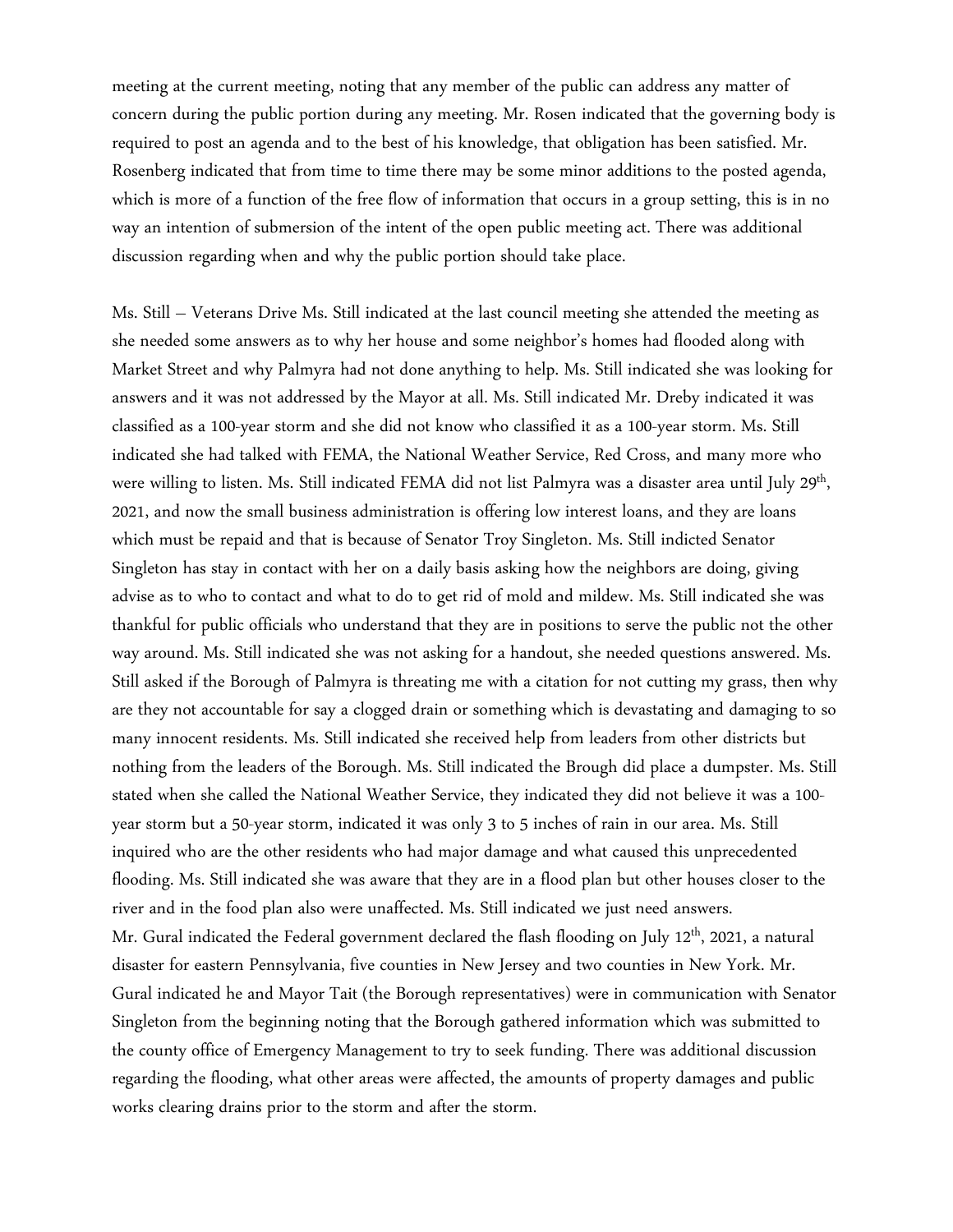Mr. Lynch – Temple Blvd- Mr. Lynch asked what was going on with the construction on Temple Blvd. Mr. Lynch indicated he had concerns as they have been working on this project for a long time and about two and a half months ago the contractors disappeared. Mr. Lynch indicated he spoke with some of the construction workers earlier in the week and they indicated they were off the job due to lack of materials due to covid however were back to complete the job and now they are gone, all the equipment, contractors, etc. Mr. Lunch asked what is going on with the project, where it stands and when its going to be done.

Mr. Kirchner indicated the contractor started, things were moving along then were ran into a problem obtaining the type of pipe they were installing, there was some conflict with existing water and gas services and pipes size needed to be changed from run of pipe size from 30 to 24 inch. Mr. Kirchner indicated there was not enough 24-inch pipe to complete the install. Mr. Kirchner stated when they tried to order it, it was back ordered from the manufacturer who makes the pipe; a load of pipe cam in which was a little short of what was needed, and they began working. They work Tuesday, Wednesday Thursday and came in last week and finished Monday and Tuesday of last week and we thought they were going right into the concrete work followed by the paving work. Mr. Kirchner indicated they pulled off with the pipe crews and concrete crews which they were told was unacceptable and they should return on Monday. Mr. Kirchner indicated we were told they would be there on Friday which they did not show up for either. Mr. Kirchner indicated letters regarding the contract have ensure and as of 4:50 pm today they are due back in the morning to complete the concrete work between Van Sant Drive and Firth Lane which should take a week or so depending upon the weather, nothing then they should roll into paving and the final clean-up work. Mr. Kirchner also noted that a week during May they was a shut down, there was a labor dispute; the contractor has a contract with the labor's union, and they were picketed by the operator's union. Mr. Kirchner indicated that as a show of solidarity the workers walked off the job which delayed the project an additional week. Mr. Kirchner indicated all the pipe is in the ground and now the concrete work needs to be completed along with the final paving. Mr. Kirchner indicated the concrete work will take about a week then the final paving and clean-up. Mr. Lynch asked, if the contractors do not show up tomorrow is there a possibility of Temple Blvd from Souder to Cinnaminson Avenue being closed. Mr. Gural indicated the Bridge Commission would oppose any attempt to close that street.

No one else from the public wishing to be heard, Mayor Tait asked for a motion to close the Public Portion. President Howard made a motion to close the public portion, Mrs. Allmond second the motion.

All members present voted in favor of the motion. Motion Carried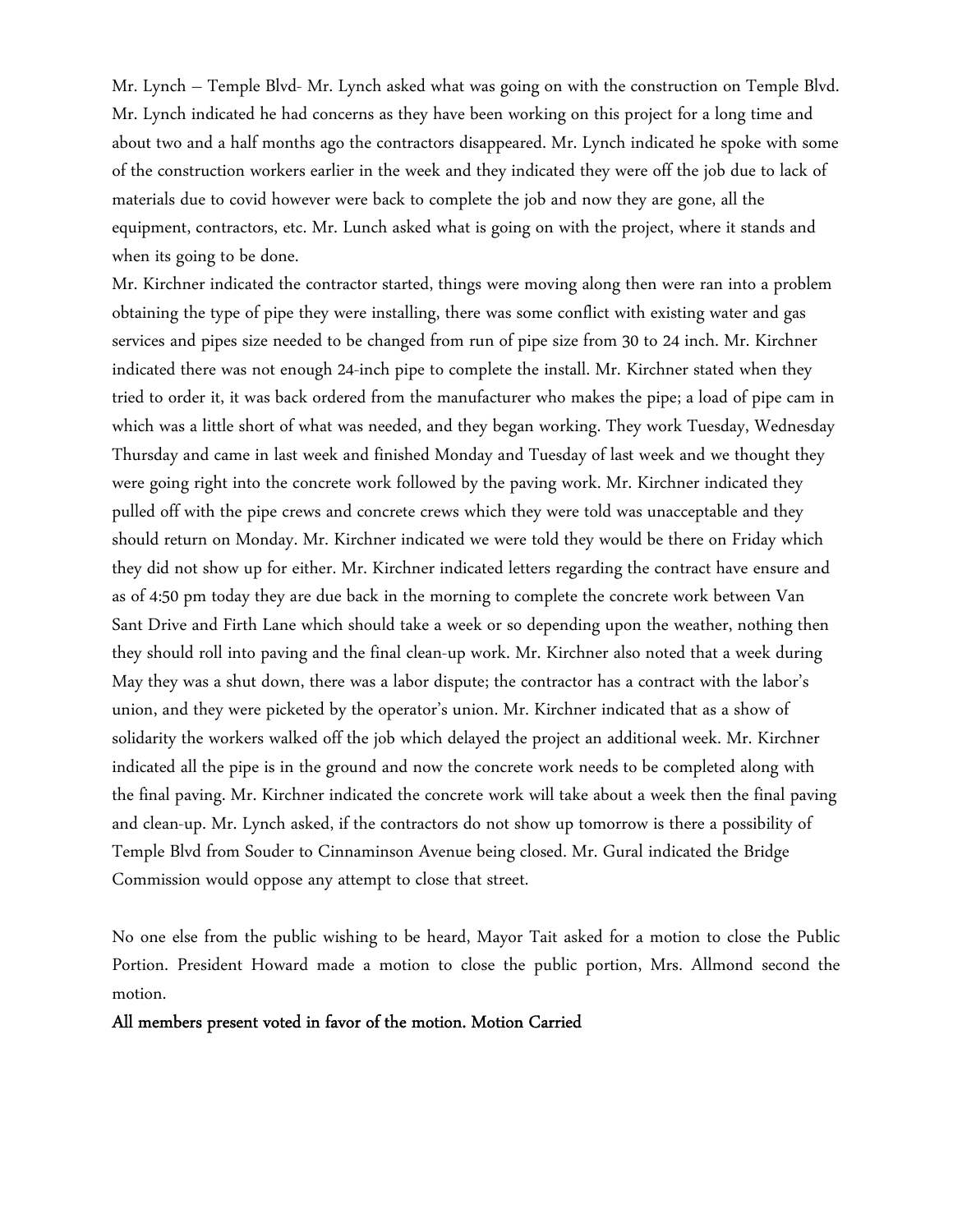#### RESOLUTION

# Mayor Tait read Resolution 2021-170.

Resolution 2021-170, Resolution Authorizing Emergency Contract with Sunbelt Rentals in an amount not to exceed \$65,000.00 for Rental of Generator for the Sewer Plant, in Accordance with N.J.S.A.40a:11-6

Mayor Tait requested a motion to approve the Resolution 2021-170.

Mr. Allmond made a motion to approve Resolution 2021-170. President Howard second the motion.

At the call of the roll, the vote was:

INFAVOR: Mr. Allmond, Mrs. Jenkins, Mrs. Russell, President Howard

AGAINST: None

ABSTAIN: Dr. Cloud

Motion carried. Resolutions 2021-170 was approved

# PUBLIC EVENTS

Mayor Tait stated National Night Out will be held Tuesday, August 3rd, 2021 beginning at 5:00pm. Mayor Tait stated the Palmyra Market will begin on August 12<sup>th</sup>, 2021 and will follow every Thursday thru September and a fall Market in October. It will be hosted by the PIA in Payton Flournoy Park and will begin at 4:00pm. Ms. Weiner provided a wish list of the things they would like the Borough to do and asked if anything else was needed from them. Mr. Gural indicated the list included the use of restrooms in Borough Hall; Mr. Gural indicated Borough Hall is currently as will be tomorrow not available for restrooms as locks have been installed on the restroom doors and they are for exclusive use only for the staff in Borough Hall. Mr. Gural indicated that during the day when Borough Hall is open there is one restroom down by the police department which the public can access by obtaining a key from the staff on duty in the foyer. Mr. Gural indicated all the things we have done is to minimize the covid spread while still conducting business in Borough Hall. Ms. Weiner indicated that the CDC guidelines indicate that they bathrooms need to be cleaned every two hours, is it possible to have the restrooms for only two hours. There was additional discussion regarding the restrooms and port-a potties. Mrs. Jenkins asked if the restrooms could be opened at Legion Field. Ms. Weiner indicated that she did not know if people would want to go down to the fields to use the restrooms. Ms. Weiner asked about the community center noting it was closer and would have to be staffed. Ms. Weiner indicated that she would get a volunteer to watch the door, allowing on one person in at a time and have it open for only two hours during the market. Mr. Gural noted that if the PIA could staff the door at the Community Center, then we would be amenable to opening the community center for two hours only during the time of the market. They was discussion regarding if the covid waivers needed to be completed by those participating in the Palmyra Market. Mr. Rosenberg indicated they would be required, as we are not done with covid given what the Governor indicated today. Chief Campbell stated the NJ Mobile MVC Bus will be in Palmyra on Saturday, August 21,2021 from 10am to 2pm. Reservations are required. Additional information will follow.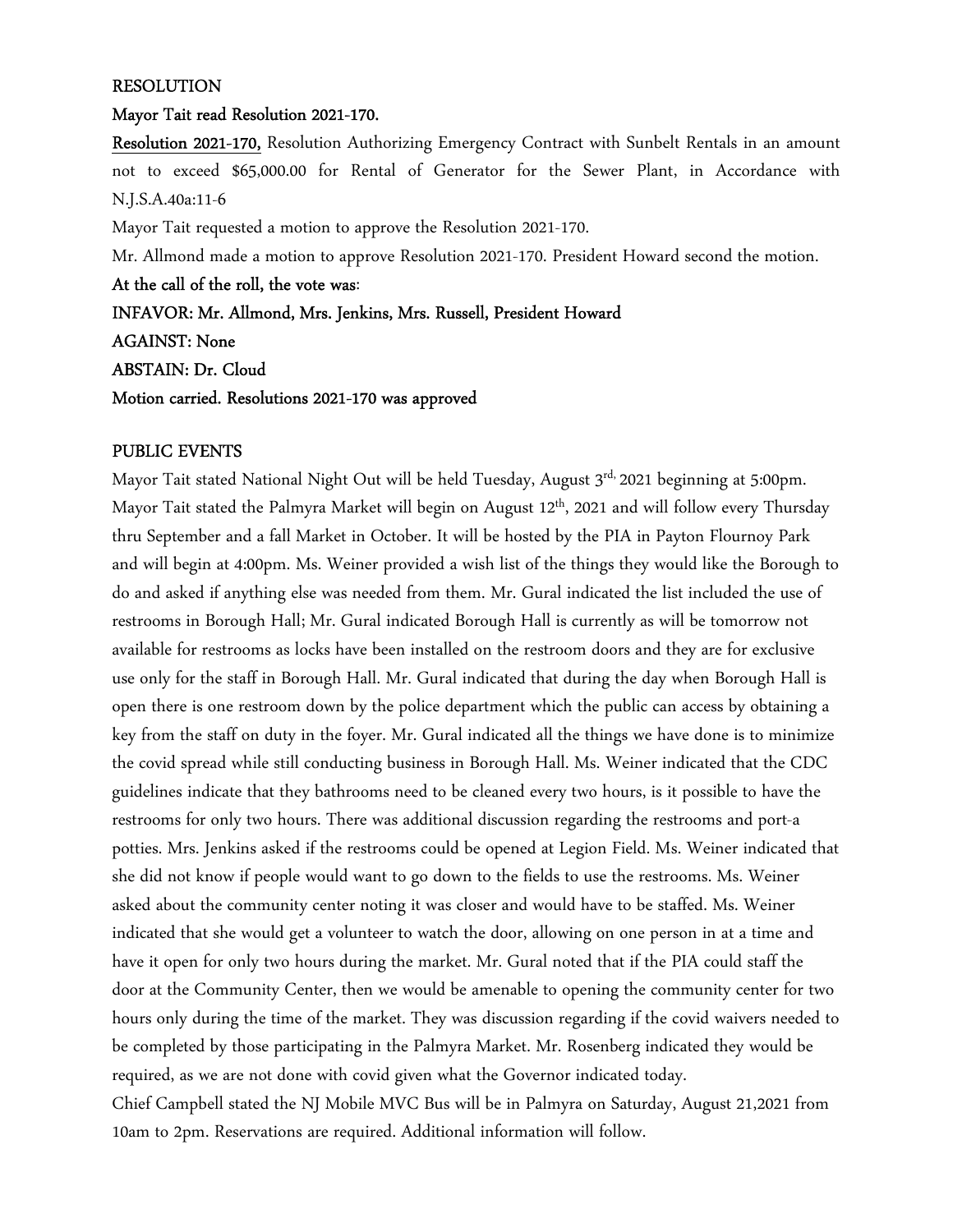Mrs. Russell noted the Town-wide Yard Sale will be held on Saturday, September 18<sup>th</sup>, 2021 with a rain date of the September 19<sup>th</sup>, 2021, noting additional information will follow. Mayor Tait indicated Ms. Rix asked that the Harbour be included, and she is willing to help coordinate information to the residents.

Mayor Tait stated the Halloween Parade will be held on October 30, 2021 and will begin at dusk.

# DISCUSSION ITEMS

Mr. Gural indicated we have coved part of the Borough Hall staffing/reopening to the public, Legion Field, Community Center, Council Meetings during previous conversations tonight, however Borough Hall is open to the public four days a week from 10:00am to 3:00 pm, noting there is someone in the lobby directing traffic and answering questions. Everyone entering the building and the staff are required to wear masks. Mr. Gural indicated we are currently reaching out to laid-off staff to return to help with opening and cleaning the restrooms at Legion Field. The Community Center is still closed except for Covid vaccines on Tuesdays from 9:00 am to 1:00 pm. Council meetings are hybrid currently and depending upon what happens in the future we are hoping to continue hybrid. Mr. Gural indicated once Ms. Johns is back full-time, they may be a need to make recommendations to the governing body regarding position changes.

Mr. Gural stated the bid opening for the Veterans Memorial Park Improvement Project is August 11, 2021 at 11:00 am. Mr. Gural noted we should have the recommendation letter from ERI on the  $12^{\text{th}}$ , and be able to award on Auguust  $16<sup>th</sup>$ , 2021.

Mr. Gural indicated the pedestrian signal button meeting with State DOT/Light Rail for a signal button on Broad St and Highland Ave went very well and State DOT/Light Rail has agreed to place three buttons, an audible system, restripe the street and replace the handicap ramps at that intersection. Mr. Gural indicated they would be seeking comments in the next 30 days or so, then seek funding and the project could take upwards of two years to complete.

Mr. Gural stated we are still seeking quotes for the community center HVAC system. Mr. Kirchner indicated the contractors we are contracted with are not familiar with the geo-thermal units installed in the center, so they are seeking companies that are able to work on those types of units.

Mr. Gural indicated the Tax Sale will be held on September 14<sup>th</sup> and will be held online. Mr. Gural also noted the tax bills went to the shipper today and the grace period for payment will be extended until September 14<sup>th</sup>, 2021.

Mr. Gural indicated the Main Harbour Drive engineering/evaluation report has been completed and he had reviewed it. Mr. Gural read a portion of the summary of finds from the report noting; Main Harbour drive did not meet the current standards to be accepted. Mr. Gural indicated the report describes in detail why it does not and makes recommendations of improvements to make it acceptable and a cost estimate to have those items done. Mayor Tait asked if the report could be given to the Harbour Condo Association. Mr. Gural indicated yes.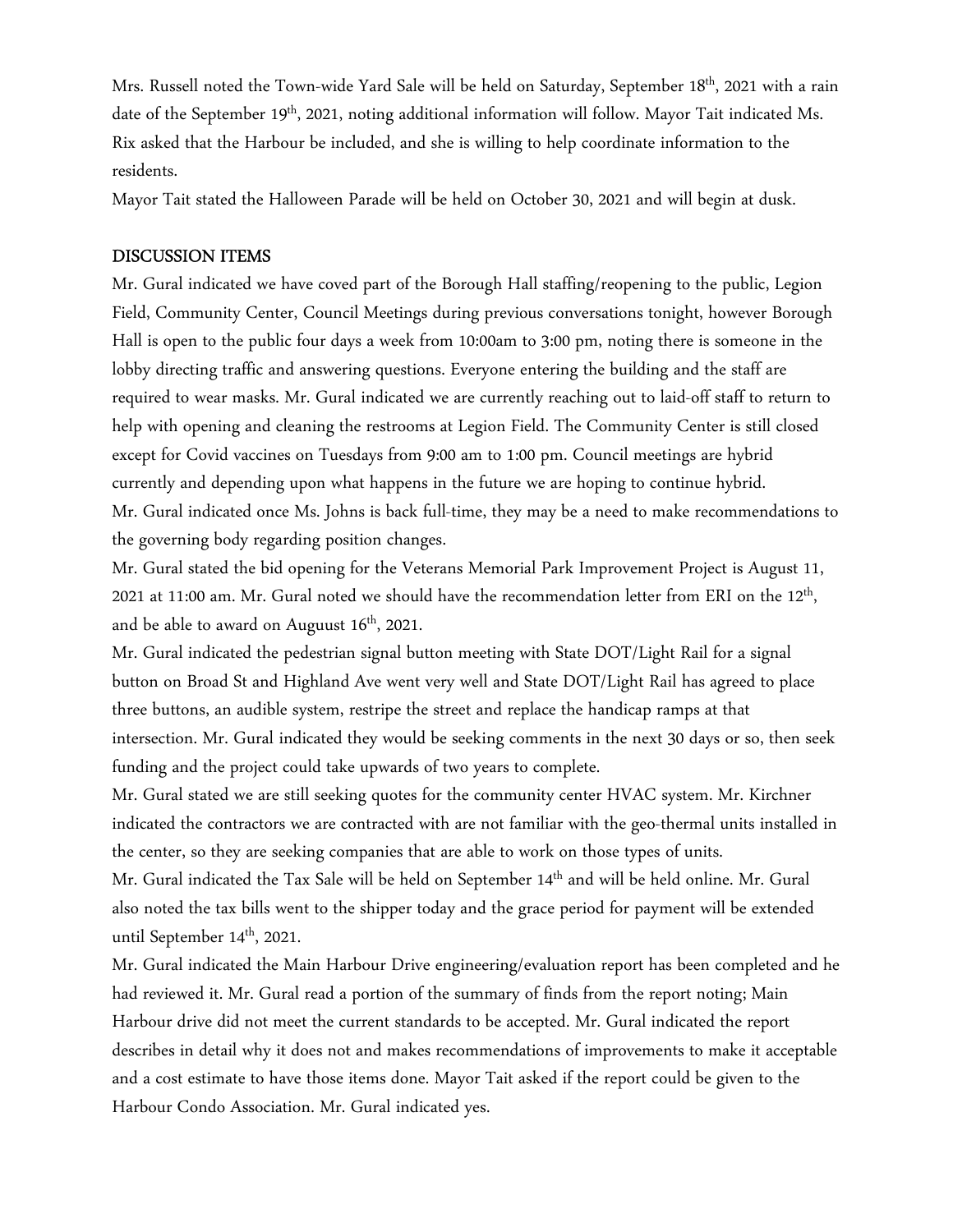Mr. Gural indicated the redeveloper is preparing a Pheonix Award recommendation of the project to be considered at the Brownfields 2021 Convention. The Brownfield Convention will be held December  $8<sup>th</sup>$  thru 11<sup>th</sup>, 20212 in Oklahoma City, OK. Mr. Gural stated if members of the governing body would like to attend, please let him know.

Mr. Gural indicated there have been concerns and comments regarding spraying for mosquitos. Mr. Gural stated we have no control over when and where the county sprays. Mr. Gural noted it had been brough to his attention that there are tablets which can be placed in containers of water that prevent mosquitoes from breeding by killing the larva. Mr. Gural said the tablets are available on amazon and if council wanted, we could investigate it and possibly purchase them and make them available to the public. Mrs. Russell indicated the tablets are non-toxic and will not harm pets, but it is the homeowner who should be responsible for getting rid of standing water on their properties. Dr. Cloud indicted they are safe in fishponds, bird baths and swimming pools as they are made with bacteria on chemicals. Mrs. Russell noted there are different types that we may wish to investigate. Mr. Gural indicated he renewed the volunteer accident policy effective September 1<sup>st,</sup> to cover various injuries to volunteers who help with various Borough events.

Mayor Tait appointed the following to the Rt. 130/Delaware River Corridor Plan Endorsement Committee, Allie Rossignol, Jessica O'Connor, Ernest McGill, Loretta Kelly, Josh Ormond, and Mayor Tait. Mayor Tait stated if anyone else is interested, please let he know.

Mr. Gural indicated there had been discussion among the special salary committee, Ms. Kilmer regarding the vacant TACO and Code Enforcement Officer positions. After discussions it was decided that those positions should be advertised and hired. Mr. Gural indicated the TACO position is fulltime and we should be looking for someone with experience. Mr. Gural noted the Code Enforcement Officer is part-time, but the candidate should also have experience. Council agreed and authorized the advertising of those positions.

Mr. Gural indicated he was not aware of the status of the DCA Local Assistance Bureau, explore potential Fire Department/EMS merger/shared service feasibility study, noting that Mr. Gerkens had reached out to them and is on vacation. Mr. Gural indicated there was a meeting between Chief Dreby, EMS Chief Danny Norman and there were concerns about various things, but they are continuing to investigate it.

Mr. Gural indicated the Delaware Valley Regional Planning Commission a non-profit organization that assists with transportation initiatives in the region, has offered to collaborate with us and the redeveloper regarding seeking funding for a pedestrian bridge from the light rail train station in Pennsauken over the creek and into our redevelopment area. Ms. Hue from our Land Use Board has been immensely helpful inputting this together. The redeveloper has provided a number of concept plans to consider, and we are working out a meeting with all for some time in late August.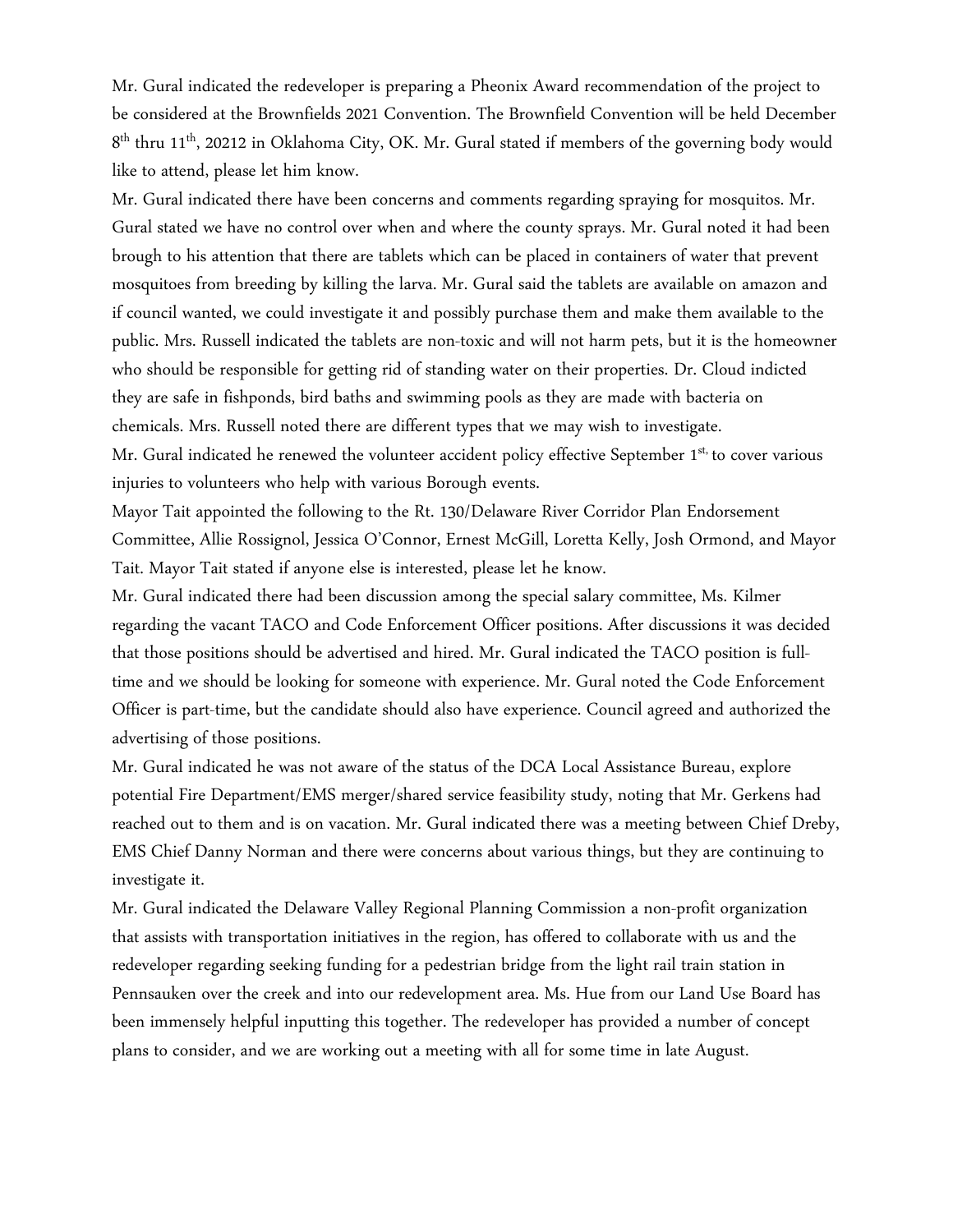Mr. Gural indicated the following items are on the agenda as reminders of assorted items the governing body's various committees are working on. They included, Legion Field & Community Center usage Ordinance, Purchase Orders and Council signature requirement, Sidewalk/snow & ice removal Ordinance, Sewer lateral responsibility Ordinance and Sewer bills, Handicap Parking Sign Ordinance, Parking Ordinance/ additional amended code subsections required, and a Veterans Affairs Committee Ordinance.

# ADMINISTRATORS REPORT

Mr. Gural indicated he had nothing additional to report.

# COMMITTEE REPORTS

Mayor Tait noted the committee reports will be given at the next meeting

President Howard indicated the committee was currently working on the facilities ordinance and a meeting was scheduled for the upcoming week. He noted they would have additional information at the next meeting.

# MAYOR AND COUNCIL COMMENTS

Mrs. Russell- no comment

Dr Cloud – no comment

Mrs. Jenkins – no comment

Mr. Allmond -no comment

President Howard indicated the committee was currently working on the facilities ordinance and a meeting was scheduled for the upcoming week. He noted they would have additional information at the next meeting.

Mayor Tait indicated National Night Out is tomorrow from 5 to 8 pm, please come out and enjoy and meet our new officers in the police department.

Mayor Tait indicated the Covid-19 vaccines are available at the Community Center on Tuesdays from 9:00am to 1:00 pm.

Mayor Tait stated SBA loans are available to those who experience a loss or hardship due to the recent floods.

Mayor Tait indicated she was going to try the "Neighborhood to Neighbor Block parties again this Wednesday, as the weather is going to be nice.

Mayor Tait asked Mr. Gural and Mr. Rosenberg if there were items for closed session. Mr. Gural and Mr. Rosenberg indicated no.

# ADJOURNMENT

Mayor Tait asked for a motion to adjourn.